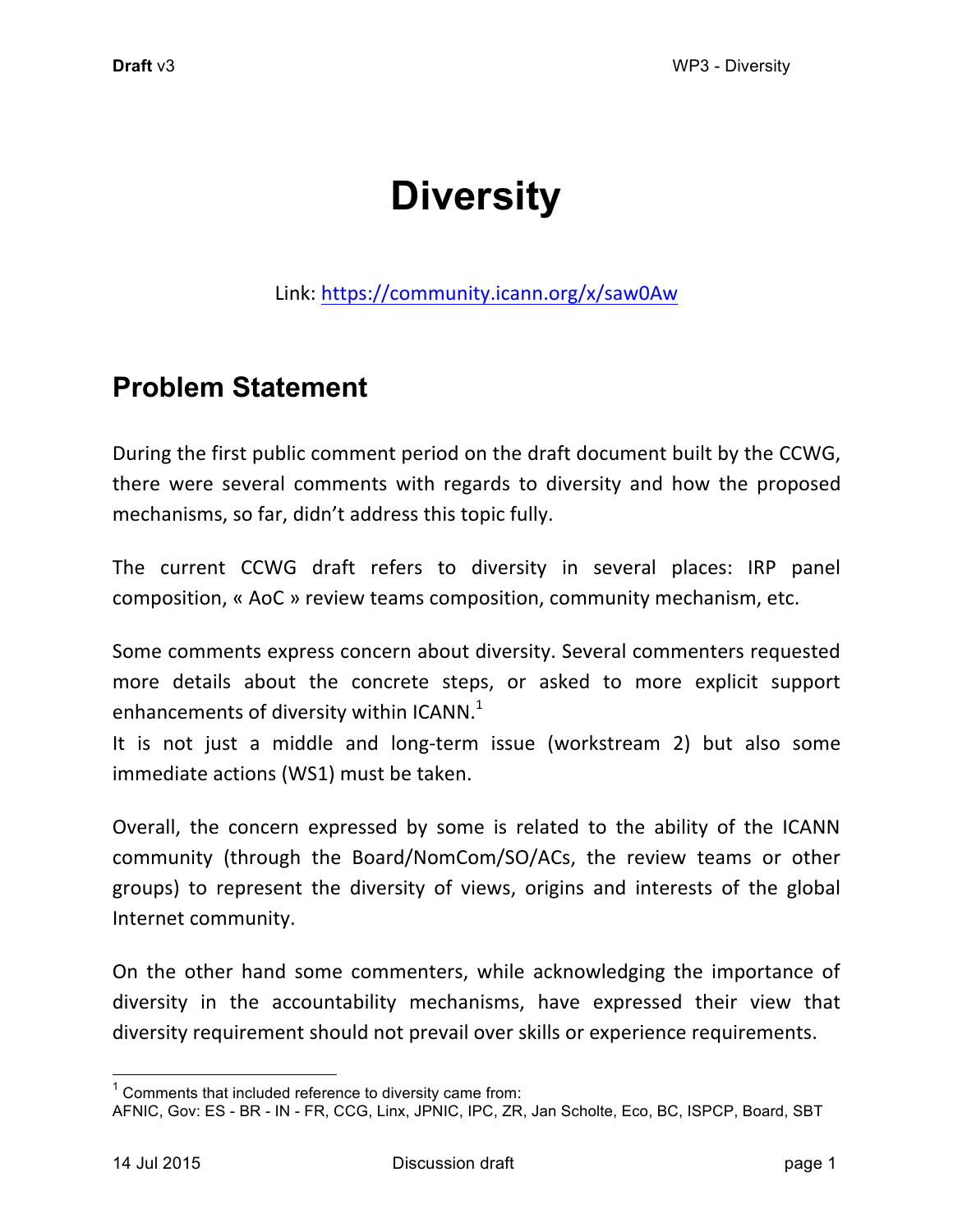As the community becomes empowered, there's a concern that the newly created bodies need to include the dimension of diversity:

● IRP

"Brazil considers that geographic, cultural and gender diversity is a key element and should be a mandatory criterion in the selection of IRP panelists."

• Other (including in the « Community empowerment mechanism » ""Improve diversity in all its aspects at all levels of the organization" could already be better reflected in WS1 proposal".

A multidimensional approach will be useful to be taken into account regarding diversity.

A, non-exhaustive, unordered<sup>2</sup> list of elements, that is under discussion and includes but is not limited to:

- Skill set
- Region
- Origin
- Culture
- Language
- Gender
- Age
- Disability
- Stakeholder group
- ...

In the comment to include a continuous improvement path regarding diversity within ICANN, we can underline the following regarding WS1:

 $2$  Some in the work party argues that the list should be ordered. Initial discussions about ordering the diversity elements in terms of priority indicated that it would be challenging to find consensus on any ordered list.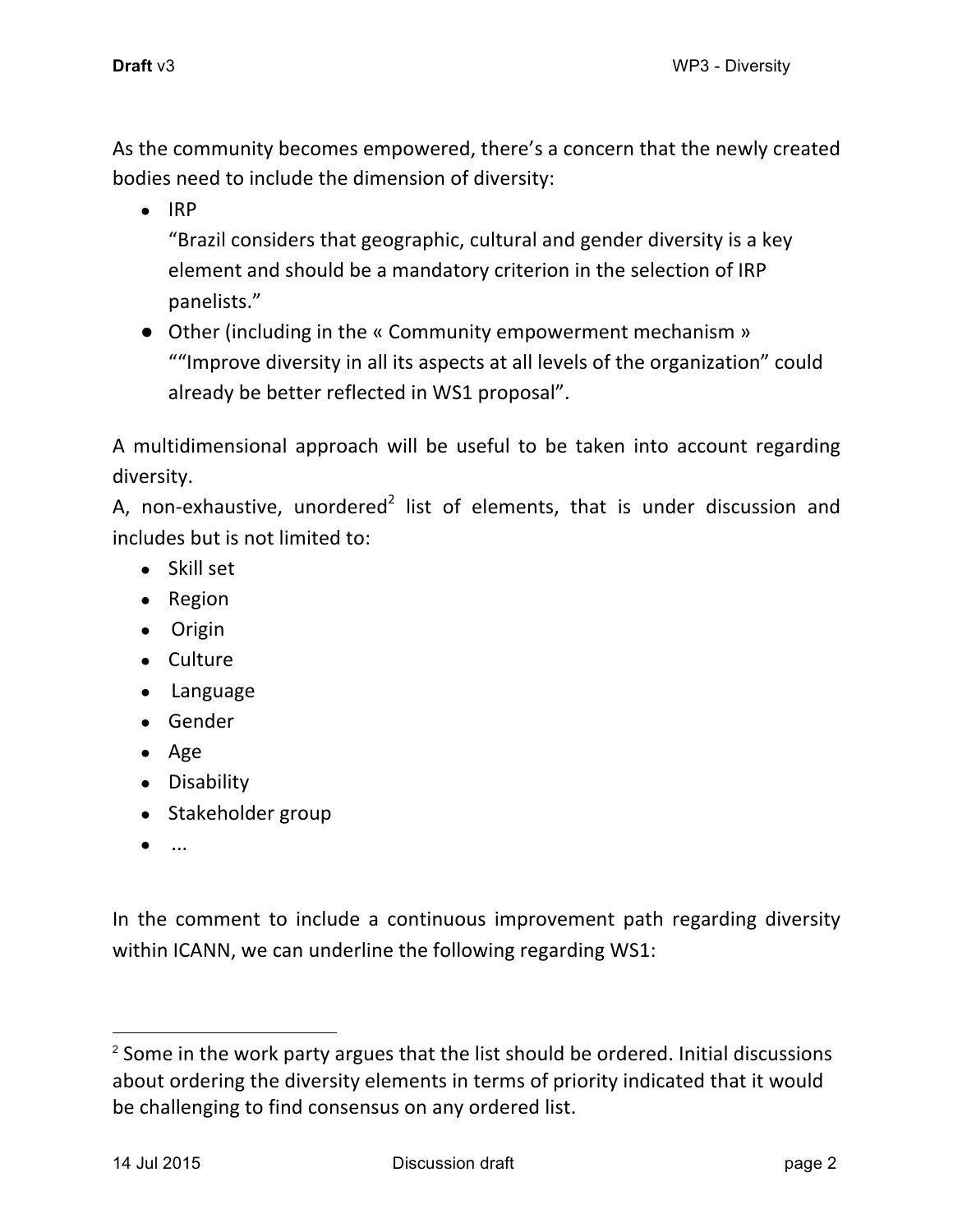- Make explicit commitments regarding diversity in the proposed new accountability bodies.
- Expand ATRT reviews into **Accountability, Transparency and Diversity Reviews.** The review team would be tasked to assess and make recommendations regarding diversity across all ICANN bodies.
- Establish threshold regarding composition of each body (will depend of the body and of the overall composition) to avoid possible blocking on certain votes.
- Transform the Structural Reviews into **Structural Accountability, Transparency and diversity Reviews of SO/ACs**, under the Board's supervision.

In the comments, we can underline the following proposals regarding WS2:

- Set-up a **Diversity Office**
- Set-up an **Election Office**
	- $\circ$   $\circ$  Those two offices can be merged and can be included or not in the Office of the ICANN Ombudsman
- Include regional (if not other) diversity among the main ICANN leadership position and in each groups.
- Rotation of the ICANN meetings in all the ICANN regions.

Some have linked the Diversity issue(s) with the following items:

- Limit the number and the length of office/mandate
- Election
- Conflict of interest
- Translation

After considering the comments received by the community, the CCWG established WP3 to propose ways to address the concerns raised during the first public comment period.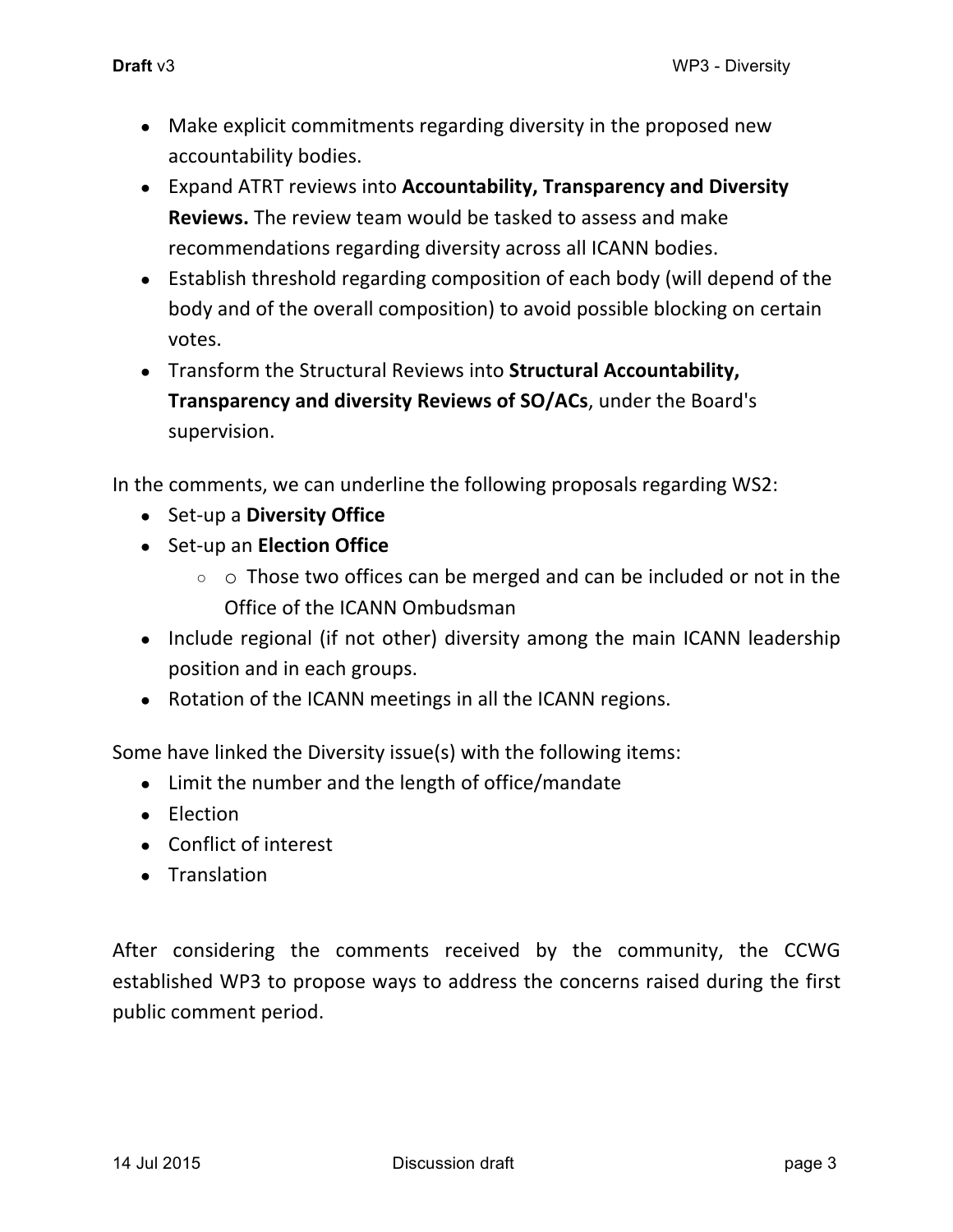# **First study steps (identifying – reviewing – next steps)**

As a result of this work, WP3 divided its work into the following steps:

- 1. Identify the existing mechanisms in place for Board/Staff/NC/SO/AC/SHG... regarding diversity.
- 2. Review existing mechanisms in order to assess if they address the concerns expressed by the community during the first public comment period.
- 3. Build a list of activities that should be taken in both WS1 and WS2.

The documents to be reviewed are:

- 1. ICANN bylaws
- 2. The Affirmation of Commitments
- 3. ATRT 1 recommendations and ATRT 2 recommendations
- 4. Organizing Documents of each ICANN groups

A first (too quick) review of existing ICANN documentation shows that there are provisions regarding regional diversity for some ICANN groups.

# **Affirmation of commitments**

The AoC didn't include any reference regarding diversity.

# **ATRT**

Different reference to diversity but (from my quick reading) no specific recommendation with regards to Board/SO/AC diversity has been made by the ATRT.

# **Bylaws**

### ICANN bylaws state

### **Board**

« One intent of these diversity provisions is to ensure that at all times each Geographic Region shall have at least one Director, and at all times no region shall have more than five Directors on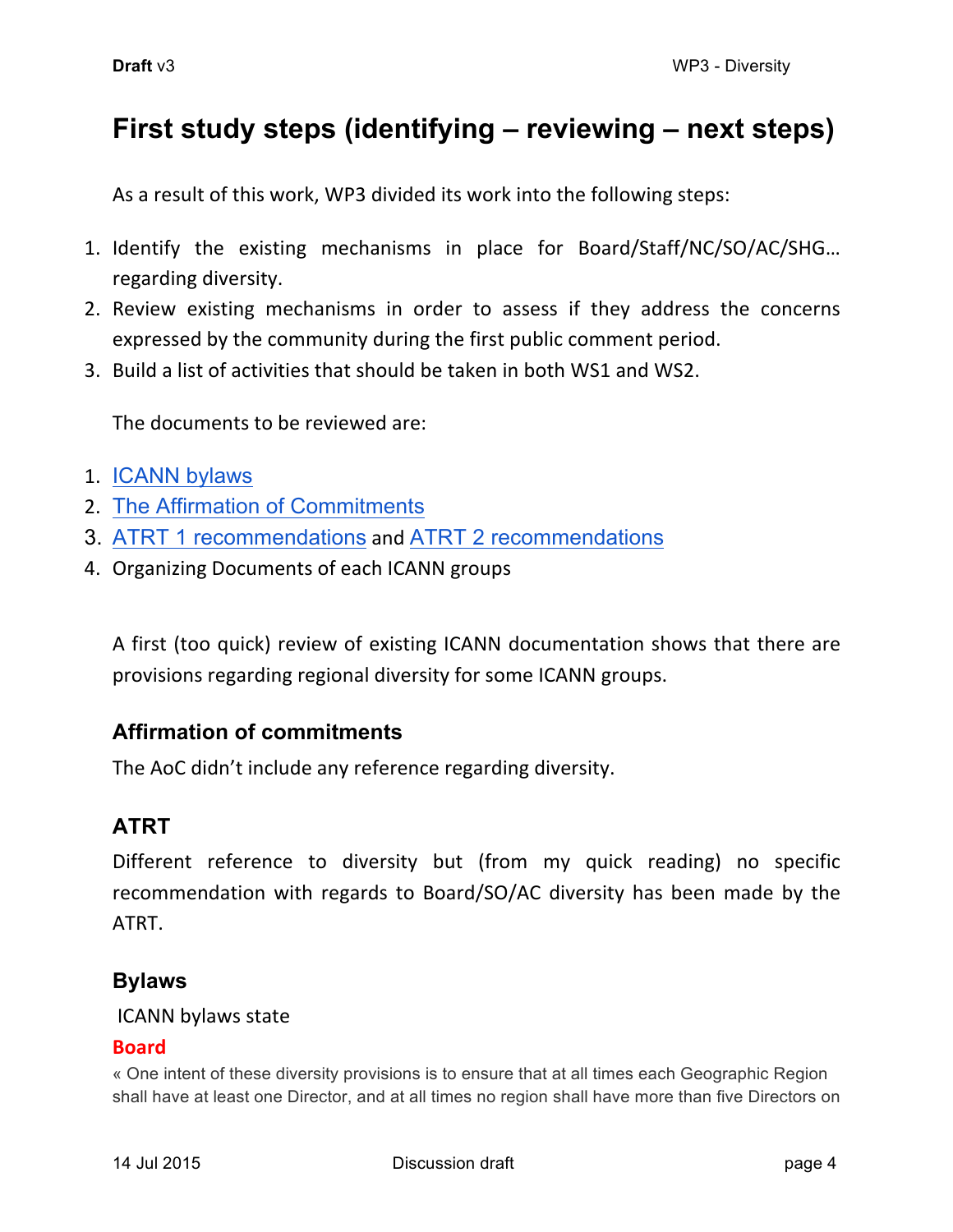the Board (not including the President). As used in these Bylaws, each of the following is considered to be a "Geographic Region": Europe; Asia/Australia/Pacific; Latin America/Caribbean islands; Africa; and North America. »

#### **NomCom**

#### **"Section 5. DIVERSITY**

In carrying out its responsibilities to select members of the ICANN Board (and selections to any other ICANN bodies as the Nominating Committee is responsible for under these Bylaws), the Nominating Committee shall take into account the continuing membership of the ICANN Board (and such other bodies), and seek to ensure that the persons selected to fill vacancies on the ICANN Board (and each such other body) shall, to the extent feasible and consistent with the other criteria required to be applied by Section 4 of this Article, make selections guided by Core Value 4 in Article I, Section 2."

#### **ccNSO Council**

"The ccNSO Council shall consist of (a) three ccNSO Council members selected by the ccNSO members within each of ICANN's Geographic Regions in the manner described in Section 4(7) through (9) of this Article;"

#### **ASO**

"Under the terms of the MoU signed between ICANN and the RIRs in October 2004, the NRO Number Council now performs the role of the Address Supporting Organization Address Council (ASO AC).

The regional policy forum of each RIR selects two members. The Executive Board of each RIR also appoints one person from its respective region<sup>3</sup>."

"The ASO Address Council shall consist of the members of the NRO Number Council<sup>4</sup>."

#### **gNSO Council**

Regarding the GNSO the "only" diversity dimension is at the level of the Stakeholder Group that selects the council members.

#### **GAC**

No reference

#### **SSAC**

No reference

#### **RSSAC**

3 https://www.nro.net/about-the-nro/the-nro-number-council

<sup>4</sup> http://archive.icann.org/en/aso/aso-mou-29oct04.htm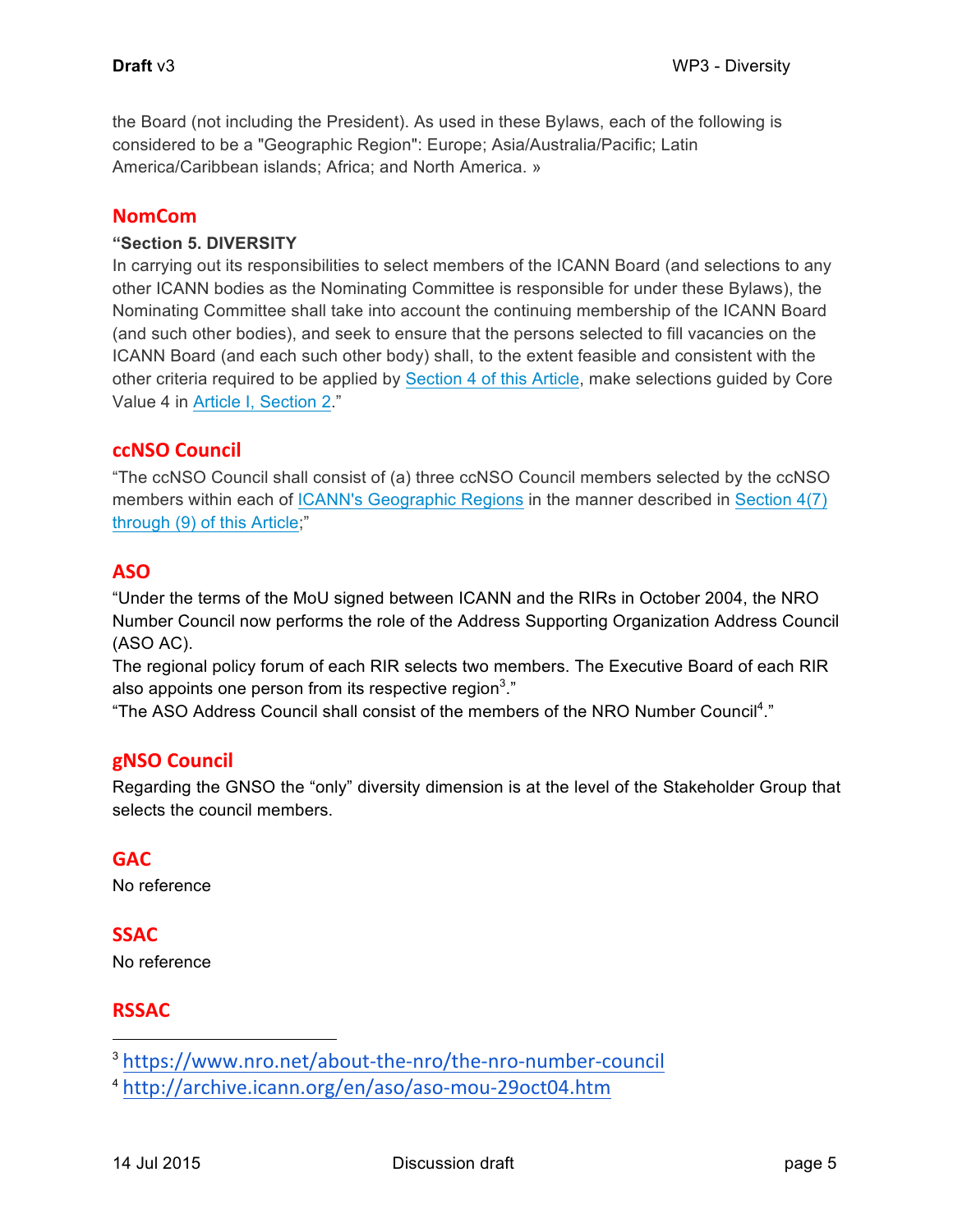#### No reference

# **ALAC**

"The ALAC shall consist of (i) two members selected by each of the Regional At-Large Organizations ("RALOs") established according to paragraph  $4(q)$  of this Section, and (ii) five members selected by the Nominating Committee. The five members selected by the Nominating Committee shall include one citizen of a country within each of the five Geographic Regions established according to Section 5 of Article VI."

### **ICANN Staff**

No reference

Having reviewed and inventoried the existing mechanisms related to Board/NomCom/SO/AC diversity, it is clear that current documents do not address the full concerns raised by the larger community on this issue.

# **Next steps**

Therefore, the WP3 suggests that the CCWG takes the following actions with the view to enhancing (further) ICANN's effectiveness in promoting diversity:

- 1. Review its current draft document and include in its next proposal diversity as an important element for the creation of any new structure (including the one of the  $cwg - transition$ ).
- 2. Include the evaluation of the proposed evolution of the ATRT into **Accountability, Transparency and Diversity Reviews** and of the Structural Reviews into Structural Accountability, Transparency and Diversity Reviews of SO/ACs.
- 3. Review in more detail and establish a full inventory of the existing mechanisms related to diversity for each and every ICANN group (including SHG, Constituencies, Ralos... Fellowship program and other ICANN outreach programs). As after a (too quick) review of the current documents, it is clear that they do not address the full concerns raised by the larger community on the diversity issue.
- 4. Identify the possible structures that could follow, promote and support the strengthening of diversity within ICANN.